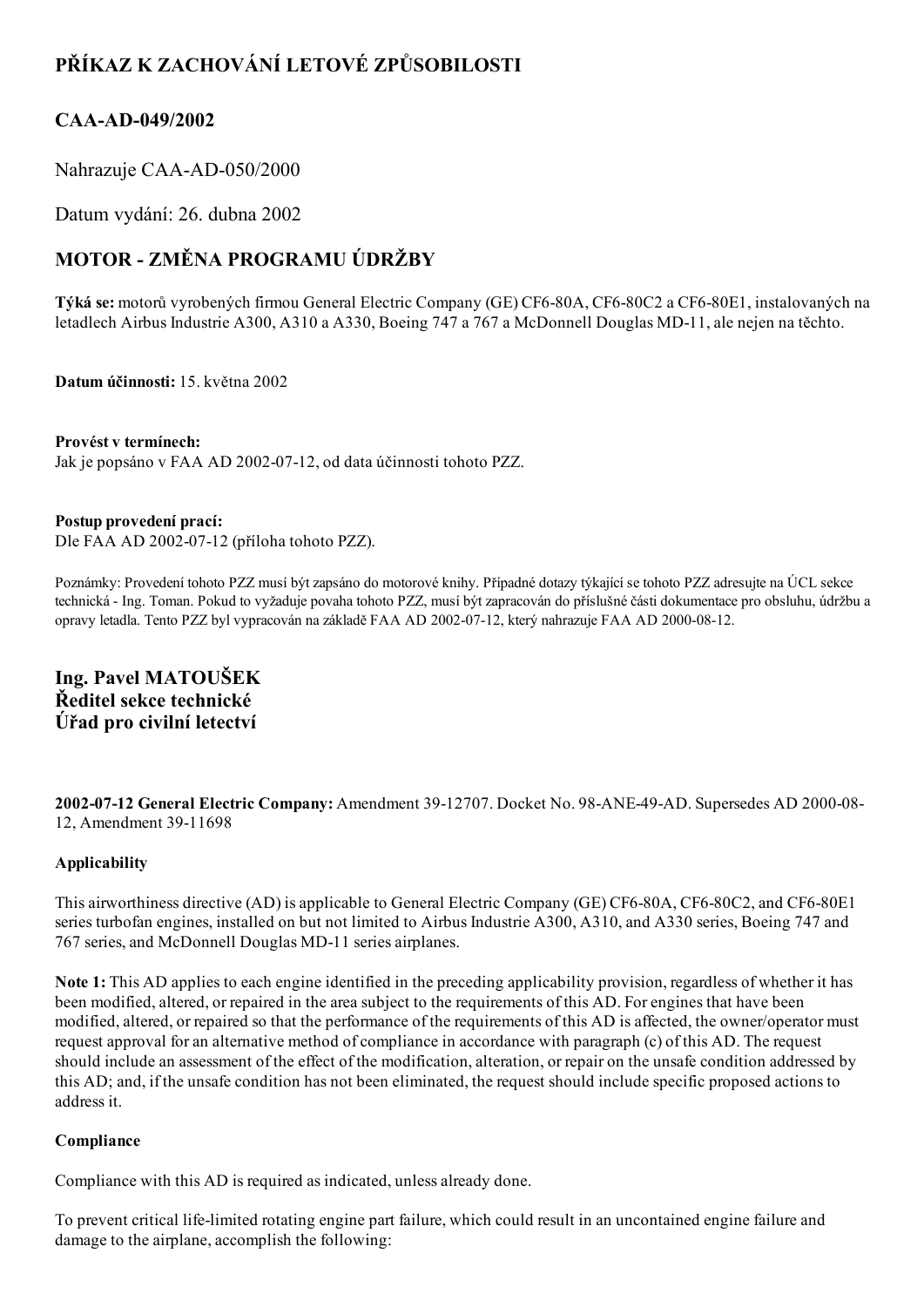#### Inspections

(a) Within the next 30 days after the effective date of this AD, revise the manufacturer's Life Limits Section of the Instructions for Continued Airworthiness (ICA), and for air carrier operations revise the approved continuous airworthiness maintenance program, by adding the following:

#### "MANDATORY INSPECTIONS"

(1) Perform inspections of the following parts at each piece part opportunity in accordance with the instructions provided in the applicable manual provisions:

| Part nomenclature                | Part No.<br>(P/N) | Inspect per engine manual chapter                                                                                                                                                                                 |  |  |
|----------------------------------|-------------------|-------------------------------------------------------------------------------------------------------------------------------------------------------------------------------------------------------------------|--|--|
| For CF6-80A Engines:             |                   |                                                                                                                                                                                                                   |  |  |
| Disk, Fan Rotor, Stage 1         | All               | 72-21-03 Paragraph 3. Fluorescent-Penetrant Inspect, and 72-<br>21-03 Paragraph 4. Eddy Current Inspect.                                                                                                          |  |  |
| Fan Forward Shaft                | All               | 72-21-05 Paragraph 2. Magnetic Shaft Particle Inspect.                                                                                                                                                            |  |  |
| Fan Mid Shaft                    | All               | 72-24-01 Paragraph 2. Magnetic Particle Inspect.                                                                                                                                                                  |  |  |
| Disk, HPC Rotor, Stage One       | All               | 72-31-04 Paragraph 3. Fluorescent-Penetrant Inspect.                                                                                                                                                              |  |  |
| Disk, HPC Rotor, Stage Two       | All               | 72-31-05 Paragraph 3. Fluorescent-Penetrant Inspect.                                                                                                                                                              |  |  |
| Spool, HPC Rotor, Stage 3-9      | All               | 72-31-06 Paragraph 3. Fluorescent-Penetrant Inspect.                                                                                                                                                              |  |  |
| Disk, HPC Rotor, Stage 10        | All               | 72-31-07 Paragraph 3. Fluorescent-Penetrant Inspect.                                                                                                                                                              |  |  |
| Spool, HPC Rotor, Stage 11-14    | All               | 72-31-08 Paragraph 3.A. Fluorescent-Penetrant Inspect.                                                                                                                                                            |  |  |
| Rotating CDP Seal                | All               | 72-31-10 Paragraph 3. Fluorescent-Penetrant Inspect.                                                                                                                                                              |  |  |
| Disk Shaft, HPT Rotor, Stage One | All               | 72-53-02 Paragraph 3. Fluorescent-Penetrant-Inspect per 70-32-<br>02, and 72-53-02 Paragraph 6.C. Eddy Current Inspection, and<br>72-53-02 Paragraph 6.D. Disk Bore Area Eddy Current<br>Inspection.              |  |  |
| Disk, HPT Rotor, Stage Two       | All               | 72-53-06 Paragraph 3. Fluorescent-Penetrant Inspection, and<br>72-53-06 Paragraph 6. Eddy Current Inspection of Rim<br>Boltholes for Cracks, and 72-53-06 Paragraph 7. Disk Bore<br>Area Eddy Current Inspection. |  |  |
| Disk, LPT Rotor Stage, 1-4       | All               | 72-57-02 Paragraph 3. Fluorescent-Penetrant Inspection.                                                                                                                                                           |  |  |
| Shaft, LPT Rotor                 | All               | 72-57-03 Paragraph 3. Fluorescent-Penetrant Inspection, and<br>72-57-03 Paragraph 6. Eddy Current Inspection.                                                                                                     |  |  |
| For All CF6-80C2 Engines:        |                   |                                                                                                                                                                                                                   |  |  |
| Disk, Fan Rotor, Stage 1         | All               | Task 72-21-03-200-000-004 Fluorescent-Penetrant Inspection,<br>and Task 72-21-03-200-000-008 Eddy Current Inspect Fan<br>Rotor Disk Stage 1 Bore, Forward and Aft Hub Faces, and Bore<br>Radii.                   |  |  |
| Shaft, Fan Forward               | All               | Task 72-21-05-200-000-001 Fluorescent-Penetrant Inspection,<br>and Task 72-21-05-200-000-005 Vent Hole Eddy Current<br>Inspection.                                                                                |  |  |
| <b>HPCR</b> Stage 1 Disk         | All               | Task 72-31-04-200-000-002 Fluorescent-Penetrant Inspection.                                                                                                                                                       |  |  |
| <b>HPCR</b> Stage 2 Disk         | All               | Task 72-31-05-200-000-002 Fluorescent-Penetrant Inspection.                                                                                                                                                       |  |  |
| HPCR Stage 3-9 Spool             | All               | Task 72-31-06-200-000-001 Fluorescent-Penetrant Inspection.                                                                                                                                                       |  |  |
| HPCR Stage 10 Disk               | All               | Task 72-31-07-200-000-001 Fluorescent-Penetrant Inspection.                                                                                                                                                       |  |  |
| HPCR Stage 11-14 Spool/Shaft     | All               | Task 72-31-08-200-000-002 Fluorescent-Penetrant Inspection.                                                                                                                                                       |  |  |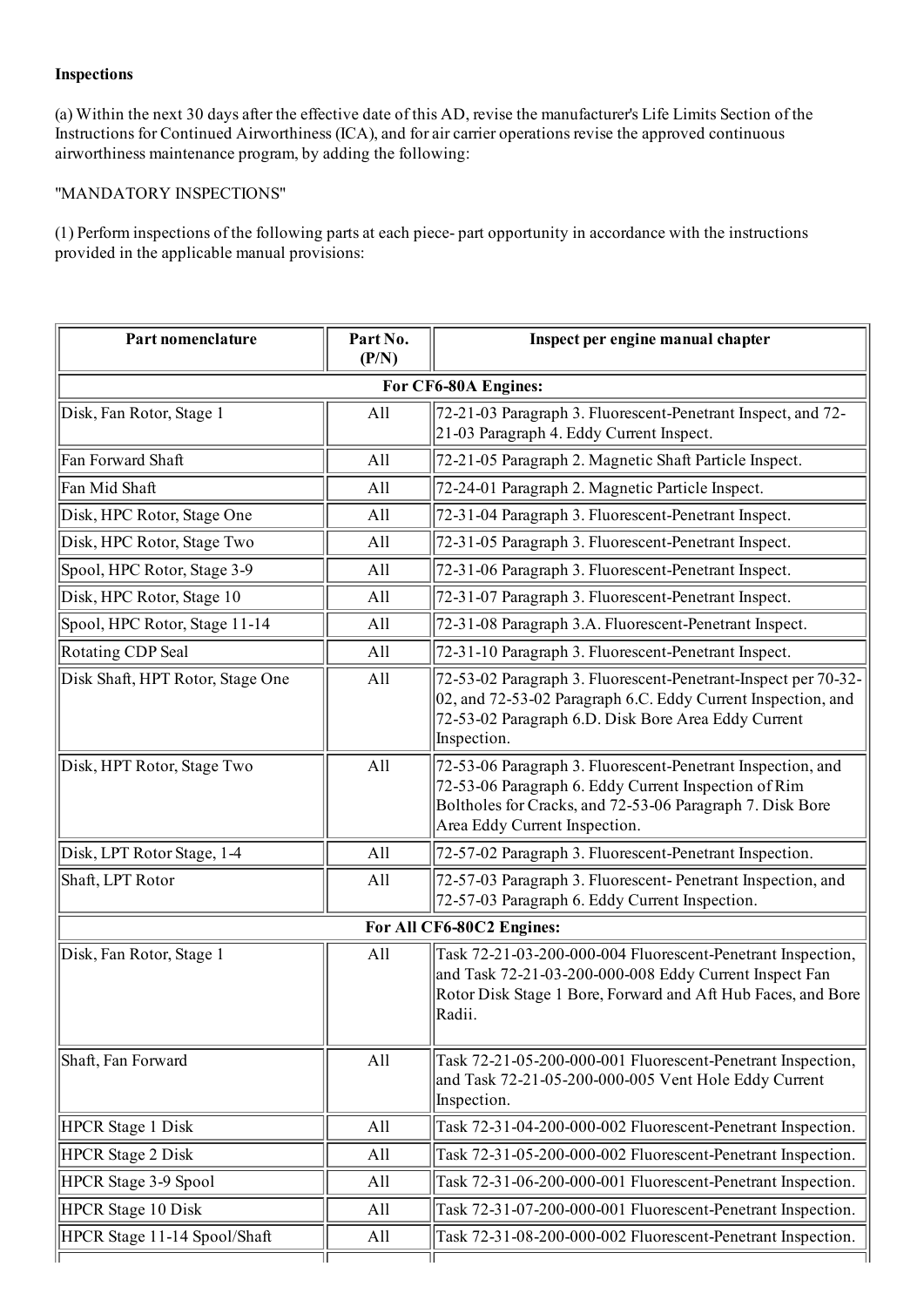| No. 4 Bearing Rotating (CDP) Air<br>Seal                                     | All | Task 72-31-10-200-000-001 Fluorescent-Penetrant Inspection<br>or Task 72-31-10-200-000-A01 Fluorescent-Penetrant<br>Inspection.                                                                                                                                                                       |
|------------------------------------------------------------------------------|-----|-------------------------------------------------------------------------------------------------------------------------------------------------------------------------------------------------------------------------------------------------------------------------------------------------------|
| HPCR Stage 10-14 Spool/Shaft                                                 | All | Task 72-31-22-200-000-002 Fluorescent-Penetrant Inspection.                                                                                                                                                                                                                                           |
| Fan Mid Shaft                                                                | All | Task 72-24-01-200-000-003 Magnetic Particle Inspection.                                                                                                                                                                                                                                               |
| Disk Shaft, HPT Rotor, Stage One                                             | All | Task 72-53-02-200-000-001 Fluorescent-Penetrant Inspect, and<br>Task 72-53-02-200-000-005 Disk Rim Bolt Hole Eddy Current<br>Inspection, and Task 72-53-02-200-000-006 Disk Bore Area<br>Eddy Current Inspection, and Task 72-53-02-200-000-007 Disk<br>Dovetail Slot Bottom Eddy Current Inspection. |
| Disk, HPT Rotor, Stage Two                                                   | All | Task 72-53-06-200-000-002 Fluorescent-Penetrant Inspect, and<br>Task 72-53-06-200-000-006 Disk Rim Bolt Hole Eddy Current<br>Inspection Rim Boltholes, and Task 72-53-06-200-000-007<br>Disk Bore Area Eddy Current Inspection.                                                                       |
| LPTR Stage 1-5 Disks                                                         | All | Task 72-57-02-200-000-001 Fluorescent-Penetrant Inspection.                                                                                                                                                                                                                                           |
| <b>LPTR Shaft</b>                                                            | All | Task 72-57-03-200-000-002 Fluorescent-Penetrant Inspect, and<br>Task 72-57-03-200-000-006 Eddy Current Inspection.                                                                                                                                                                                    |
|                                                                              |     | For CF6-80C2 Engines configured with the R88DT Turbine (Models CF6-80C2B2F, 80C2B4F, 80C2B6F,<br>80C2B7F, 80C2B8F):                                                                                                                                                                                   |
| Disk Shaft, HPT Rotor, Stage One<br>(R88DT, No Rim Bolt Holes).              | All | Task 72-53-16-200-000-001 Fluorescent-Penetrant Inspect, and<br>Task 72-53-16-200-000-005 Disk Bore Area Eddy Current<br>Inspection.                                                                                                                                                                  |
| Disk, HPT Rotor, Stage Two (R88DT,<br>No Rim Bolt Holes).                    | All | Task 72-53-18-200-000-002 Fluorescent-Penetrant Inspect, and<br>Task 72-53-18-200-000-005 Disk Bore Area Eddy Current<br>Inspection.                                                                                                                                                                  |
| Rotating Interstage Seal (R88DT)                                             | All | Task 72-53-17-200-000-001 Fluorescent-Penetrant Inspect, and<br>Task 72-53-17-200-000-005 Seal Bore Area Eddy Current.                                                                                                                                                                                |
| Forward Outer Seal (R88DT)                                                   | All | Task 72-53-21-200-000-001 Fluorescent-Penetrant Inspect, and<br>Task 72-53-21-200-000-004 Seal Bore Area Eddy Current.                                                                                                                                                                                |
|                                                                              |     | For CF6-80E1 Engines:                                                                                                                                                                                                                                                                                 |
| Disk, Fan Rotor, Stage One                                                   | All | Sub Task 72-21-03-230-051 Fluorescent-Penetrant Inspection,<br>and Sub Task 72-21-03-250-051 or 72-21-03-250-052 Disk<br>Bore Eddy Current Inspection.                                                                                                                                                |
| Shaft, Fan Forward                                                           | All | Sub Task 72-21-05-230-051 Fluorescent-Penetrant Inspection,<br>and Sub Task 72-21-05-250-051 Vent Hole Eddy Current<br>Inspection.                                                                                                                                                                    |
| Compressor Rotor, Stage 1 Disk                                               | All | Sub Task 72-31-04-230-051 Fluorescent-Penetrant Inspection.                                                                                                                                                                                                                                           |
| Compressor Rotor, Stage 2 Disk                                               | All | Sub Task 72-31-05-230-051 Fluorescent-Penetrant Inspection.                                                                                                                                                                                                                                           |
| Compressor Rotor, Stage 3-9 Spool                                            | All | Sub Task 72-31-06-230-051 Fluorescent-Penetrant Inspection.                                                                                                                                                                                                                                           |
| Compressor Rotor, Stage 10 Disk (Pre<br>SB 72-0150).                         | All | Sub Task 72-31-07-230-051 Fluorescent-Penetrant Inspection.                                                                                                                                                                                                                                           |
| Compressor Rotor, Spool/Shaft, Stage<br>11-14 (Pre SB 72-0150).              | All | Sub Task 72-31-08-230-051 Fluorescent-Penetrant Inspection                                                                                                                                                                                                                                            |
| Compressor Rotor, Spool/Shaft, Stage<br>10-14 (SB 72-0150).                  | All | Sub Task 72-31-23-230-052 Fluorescent-Penetrant Inspection.                                                                                                                                                                                                                                           |
| Compressor Rotor, No. 4 Bearing<br>Rotating Air Seal (CDP Rotating<br>Seal). | All | Sub Task 72-31-10-230-051 Fluorescent-Penetrant Inspection.                                                                                                                                                                                                                                           |
| HPT Disk/Shaft, Stage 1                                                      | All | Sub Task 72-53-02-230-051 Fluorescent-Penetrant Inspection,<br>and Sub Task 72-53-02-250-051 Eddy Current Inspection, Rim<br>Bolt Holes, and Sub Task 72-53-02-250-054 Eddy Current<br>Inspection, Disk Bore Area.                                                                                    |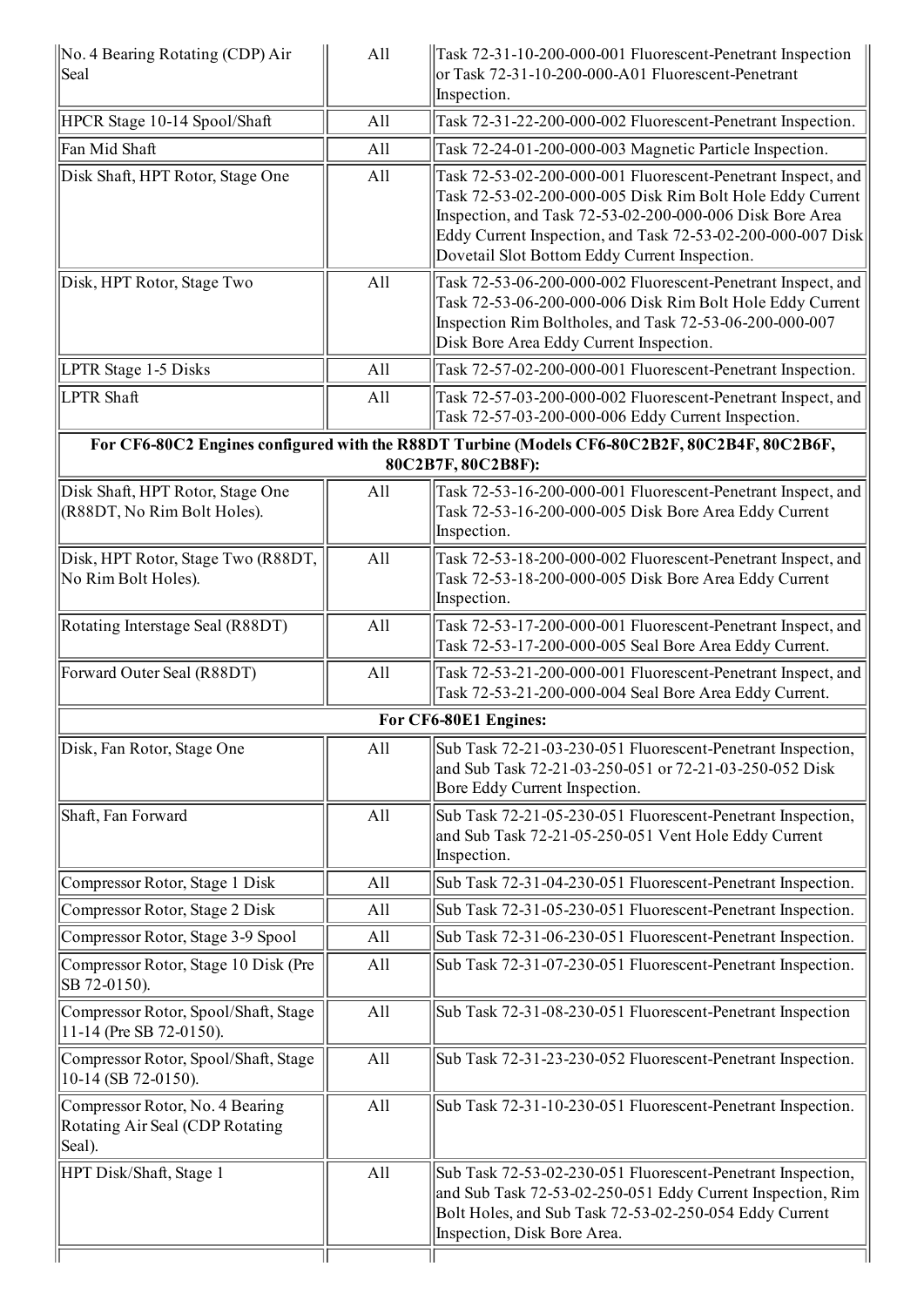| HPT Disk, Stage 2                                       | All | Sub Task 72-53-06-230-051 Fluorescent-Penetrant Inspection,<br>and Sub Task 72-53-06-250-051 Eddy Current Inspection, Rim<br>Bolt Holes, and Sub Task 72-53-06-250-054 Eddy Current<br>Inspection, Disk Bore Area. |  |  |
|---------------------------------------------------------|-----|--------------------------------------------------------------------------------------------------------------------------------------------------------------------------------------------------------------------|--|--|
| <b>LPT Rotor Shaft</b>                                  | All | Sub Task 72-55-01-240-051 Magnetic Particle Inspect.                                                                                                                                                               |  |  |
| LPT Disks, Stages 1-5                                   | All | Sub Task 72-57-02-230-051 Fluorescent-Penetrant Inspect.                                                                                                                                                           |  |  |
| For CF6-80E1 Engines configured with the R88DT Turbine: |     |                                                                                                                                                                                                                    |  |  |
| LPT Rotor Torque Cone                                   | All | Sub Task 72-57-03-220-051 Fluorescent-Penetrant Inspect                                                                                                                                                            |  |  |
| Disk Shaft, HPT Rotor                                   | All | Sub Task 72-53-16-230-052 Fluorescent-Penetrant Inspect, and<br>Sub Task 72-53-16-250-051 Disk Bore Area Eddy Current<br>Inspection.                                                                               |  |  |
| Disk, HPT Rotor, Stage 2 (R88DT, No<br>Rim Bolt Holes). | All | Sub Task 72-53-18-230-051 Fluorescent-Penetrant Inspect, and<br>Sub Task 72-53-18-250-051 Disk Bore Area Eddy Current<br>Inspection.                                                                               |  |  |
| <b>HPT Rotor Rotating Interstage Seal</b><br>(R88DT).   | All | Sub Task 72-53-17-230-051 Fluorescent-Penetrant Inspect, and<br>Sub Task 72-53-17-250-051 Seal Bore Area Eddy Current.                                                                                             |  |  |
| <b>HPT Rotor Forward Outer Seal</b><br>(R88DT)          | All | Sub Task 72-53-21-230-051 Fluorescent-Penetrant Inspect, and<br>Sub Task 72-53-21-250-051 Seal Bore Area Eddy Current.                                                                                             |  |  |

 $(2)$  For the purposes of these mandatory inspections, piece-part opportunity means:

(i) The part is considered completely disassembled when accomplished in accordance with the disassembly instructions in the manufacturer's engine manual; and

 $(i)$  The part has accumulated more than 100 cycles-in-service since the last piece-part opportunity inspection, provided that the part was not damaged or related to the cause for its removal from the engine."

(b) Except as provided in paragraph (c) of this AD, and notwithstanding contrary provisions in section 43.16 of the Federal Aviation Regulations (14 CFR 43.16), these mandatory inspections shall be performed only in accordance with the Life Limits Section of the manufacturer's ICA.

#### Alternative Methods of Compliance

(c) An alternative method of compliance or adjustment of the compliance time that provides an acceptable level ofsafety may be used if approved by the Engine Certification Office (ECO). Operators must submit their requests through an appropriate FAA Principal Maintenance Inspector (PMI), who may add comments and then send it to the ECO.

Note 2: Information concerning the existence of approved alternative methods of compliance with this airworthiness directive, if any, may be obtained from the ECO.

#### Continuous Airworthiness Maintenance Program

(d) FAAcertificated air carriers that have an approved continuous airworthiness maintenance program in accordance with the record keeping requirement of Sec. 121.369 (c) of the Federal Aviation Regulations (14 CFR 121.369 (c)) of this chapter must maintain records of the mandatory inspections that result from revising the Life Limits Section of the Instructions for Continuous Airworthiness (ICA) and the air carrier's continuous airworthiness program. Alternately, certificated air carriers may establish an approved system of record retention that provides a method for preservation and retrieval of the maintenance records that include the inspections resulting from this AD, and include the policy and procedures for implementing this alternate method in the air carrier's maintenance manual required by Sec. 121.369 (c) of the Federal Aviation Regulations (14 CFR 121.369 (c)); however, the alternate system must be accepted by the appropriate PMI and require the maintenance records be maintained either indefinitely or until the work is repeated. Records of the piece-part inspections are not required under Sec. 121.380 (a) (2) (vi) of the Federal Aviation Regulations  $(14 \text{ CFR } 121.380 \text{ (a) } (2) \text{ (vi)}).$  All other Operators must maintain the records of mandatory inspections required by the applicable regulations governing their operations.

Note 3: The requirements of this AD have been met when the engine manual changes are made and air carriers have modified their continuous airworthiness maintenance plans to reflect the requirements in the engine manuals.